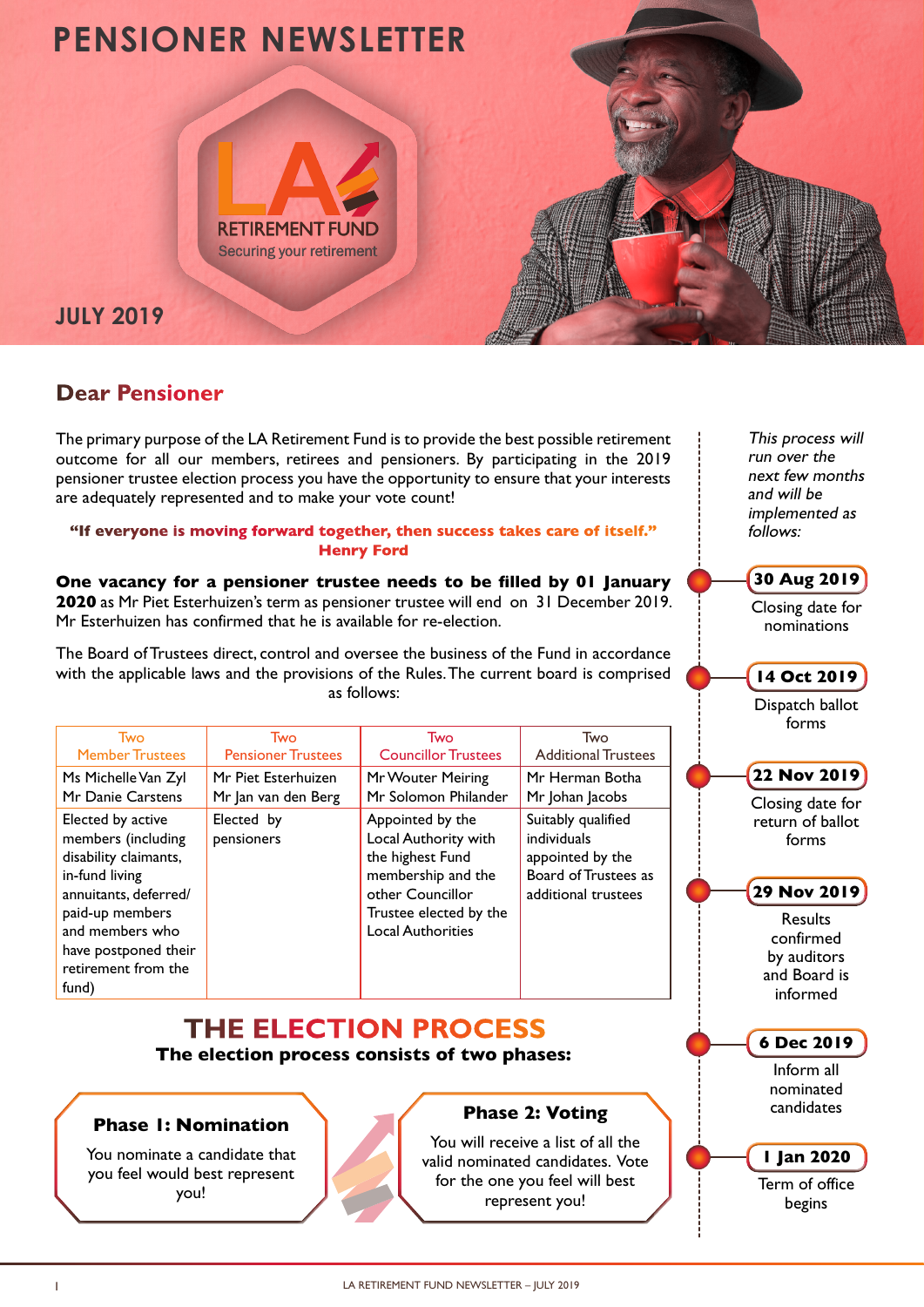# **WHAT DO YOU NEED TO DO?**

### **Step 1: Understand the role of a trustee**

Duties of a trustee: The duties can be accessed on the Fund's website (www.laretirementfund.co.za) or can be obtained from the Fund Support Services Centre. In summary they are as follows:

- Take all reasonable steps to ensure that the interests of members in terms of the Rules of the Fund and the provisions of the Act are protected at all times;
- Act with due care, diligence and good faith;
- Avoid conflicts of interest;
- Act independently;
- Act with impartiality in respect of all members and other beneficiaries;
- Ensure that proper accounts, entries, registers and records of the operations of the Fund are kept;
- Ensure that adequate and appropriate information is communicated to the members and other beneficiaries informing them of their rights, benefits and duties in terms of the Rules, subject to such disclosure requirements as may be prescribed;
- Ensure that contributions are paid timeously to the Fund in accordance with the Rules and the Act;
- Obtain expert advice on matters where the Board of Trustees lacks sufficient expertise;
- Ensure that the Rules and the operation and administration of the Fund comply with all applicable legislation and any legally binding ruling laid down by the Registrar or the revenue authorities;
- Keep registers containing the information prescribed by the regulations to the Act at the Fund's registered office;
- Determine the manner of dealing with expenses of the Fund not provided for in the Rules;
- Ensure that the assets of the Fund are kept in the name of the Fund or in the name of a nominee company approved by the Registrar;
- Arrange for the safekeeping of all title deeds and other securities belonging to or held by the Fund and for the marking of those documents so as to easily establish at any time that the documents belong to or are held by the Fund; and
- Comply with any other prescribed requirements.

The Board of Trustees currently meets once every second month for a two-day Board meeting and the trustees appointed to the Audit Sub-Committee are required to attend three annual sub-committee meetings.

#### **Step 2: Consider a candidate who you feel would best fulfil this role**

**Do you know anyone who is capable of representing the pensioners, including yourself, and who wishes to serve on the Board of Trustees?**

When nominating remember that your candidate must be willing to serve for a 5 year term of office and the following exclusions apply:

In terms of Rule 14.3 of the Rules of the Fund, any person who is ineligible to be, or disqualified from being a director of a company in terms of the Companies Act, 2008, may not be appointed, be elected or act as a trustee. This includes, amongst others, the following persons:

- a) A juristic person;
- b) A minor or a person under legal disability;
- c) An un-rehabilitated insolvent;
- d) Any person who has been removed from an office of trust on account of misconduct; and
- e) Any person who has been convicted by a court of law, in South Africa or elsewhere, for theft, fraud, forgery, perjury or an offence involving fraud, misrepresentation or dishonesty, or an offence in connection with the promotion, formation or management of a company, subject to relevant legislation with regard to the disregarding of certain convictions which occurred prior to 1994.

**PLEASE NOTE:** An induction programme, ongoing trustee training and access to self-study will be made available to the newly elected trustee. The newly elected trustee will be required to comply with the prescribed training requirements applicable to trustees.

## **Step 3: Nominate your candidate**

- A nomination form is attached to this notice to allow pensioners to nominate one candidate for the pensioner trustee vacancy. Child pensioners cannot participate in this nomination process.
- Please fax your nomination form to the Fund on (021) 917 4114, scan and e-mail the completed form to support@laretirementfund.co.za or deliver it in person to the Fund Services Centre.
- All nominations must be received by the Fund before the closing date, Friday 30 August 2019 at 16h00.
- Each nominated candidate must accept the nomination in writing and the nomination must be supported by signatures from two other pensioners (i.e. seconders).
- Nominated candidates do not have to be pensioners of the Fund. Pensioners may nominate any individual/s who is/are capable of representing the pensioners.
- The nominated candidates may be telephonically interviewed by the Principal Officer. The seconders will be screened by the Fund to confirm their Fund membership.
- Should only one nomination be received, no election will be necessary as the nominated candidate will automatically qualify to become a trustee.



**Trustees:** Mr DL Carstens (Chairperson), Mrs M van Zyl (Deputy Chairperson), Mr HF Botha, Mr PW Esterhuizen, Mr J Jacobs, Mr WR Meiring, Mr S Philander, Mr JAH van den Berg, **Principal Officer: Mrs IT Hartlief** 

PO Box 4300, Tygervalley, 7536 • Belmont Office Park, Twist Street, Bellville, 7530 Tel: 021 943 5305 • Fax: 021 917 4114 • support@laretirementfund.co.za www.laretirementfund.co.za • Fund registration No: 12/8/1278/2